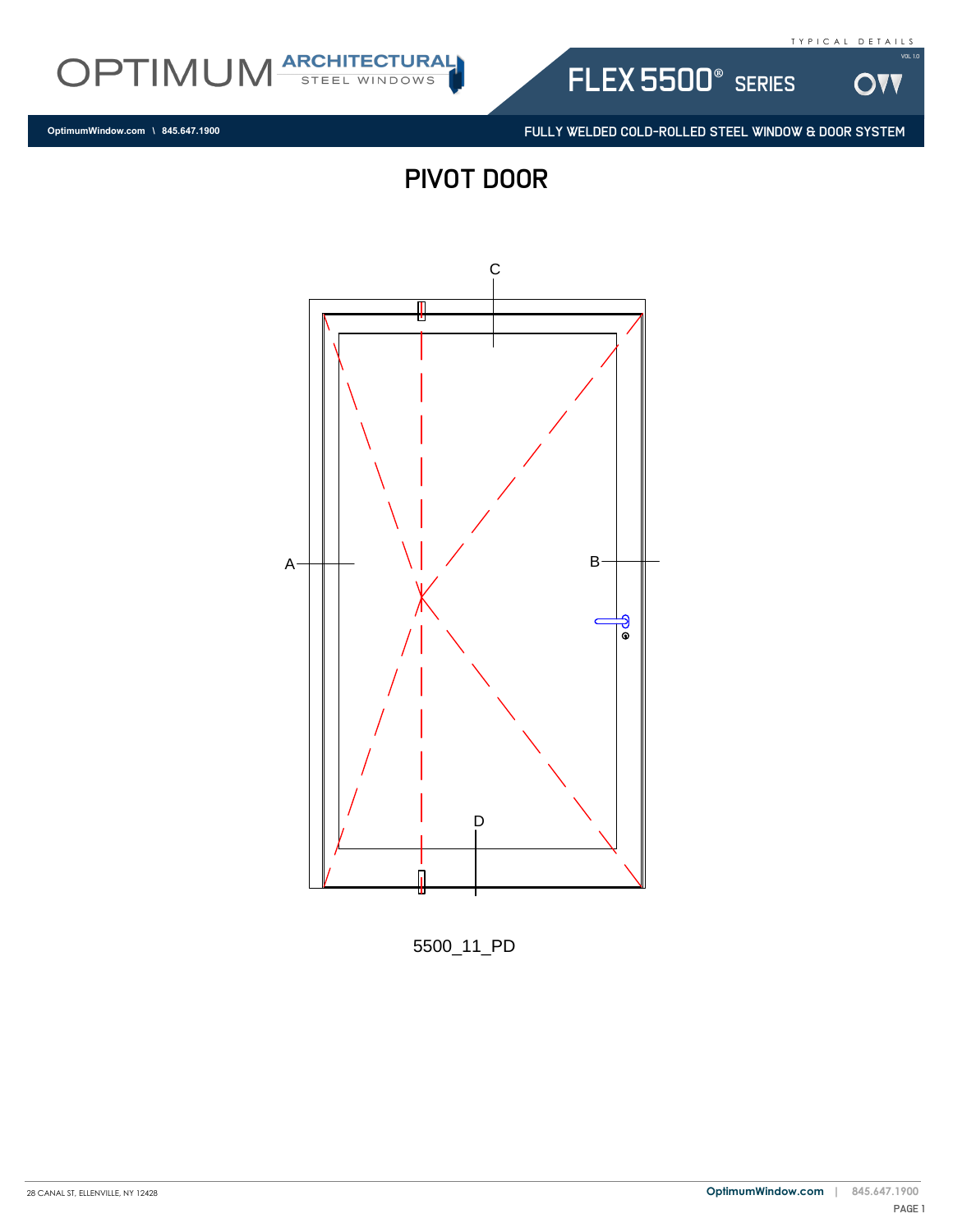Vol 1.0



**OptimumWindow.com \ 845.647.1900**

FULLY WELDED COLD-ROLLED STEEL WINDOW & DOOR SYSTEM

FLEX 5500<sup>®</sup> SERIES

pivot door

## KEY (TYPICAL)

- 
- 1. STEEL GLAZING BEAD<br>2. WEATHER STRIPPING (EXTRUDED EPM)<br>3. WEDGE GASKET<br>4. GLASS AND GLAZING (BY OTHERS)<br>5. SILICONE CAP BEAD (BY OTHERS)<br>6. GLAZING TAPE (BY OTHERS)<br>7. STAINI ESS STEFL ELEX HANDLE
- 
- 1. STEEL GLAZING BEAD<br>2. WEATHER STRIPPING<br>3. WEDGE GASKET<br>4. GLASS AND GLAZING<br>5. SILICONE CAP BEAD (1 2. WEATHER STRIP<br>3. WEDGE GASKET<br>4. GLASS AND GLA<br>5. SILICONE CAP BI<br>6. GLAZING TAPE (I<br>7. STAINLESS STEE
- 5. SILICONE CAP BEAD (BY OTHERS)
- 6. GLAZING TAPE (BY OTHERS)
- 

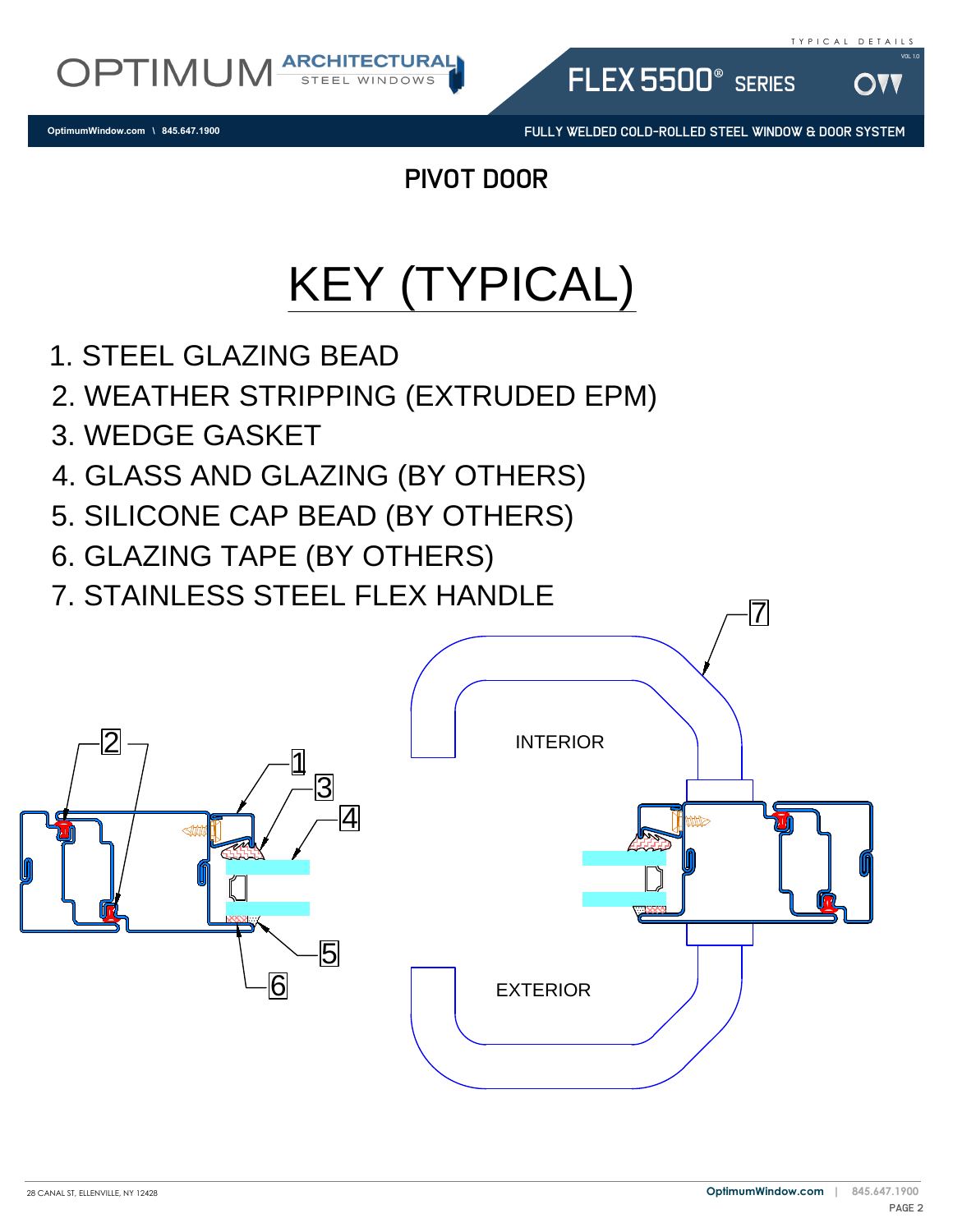OVV

Vol 1.0



flex 5500® series

FULLY WELDED COLD-ROLLED STEEL WINDOW & DOOR SYSTEM

**OptimumWindow.com \ 845.647.1900**

PIVOT DOOR